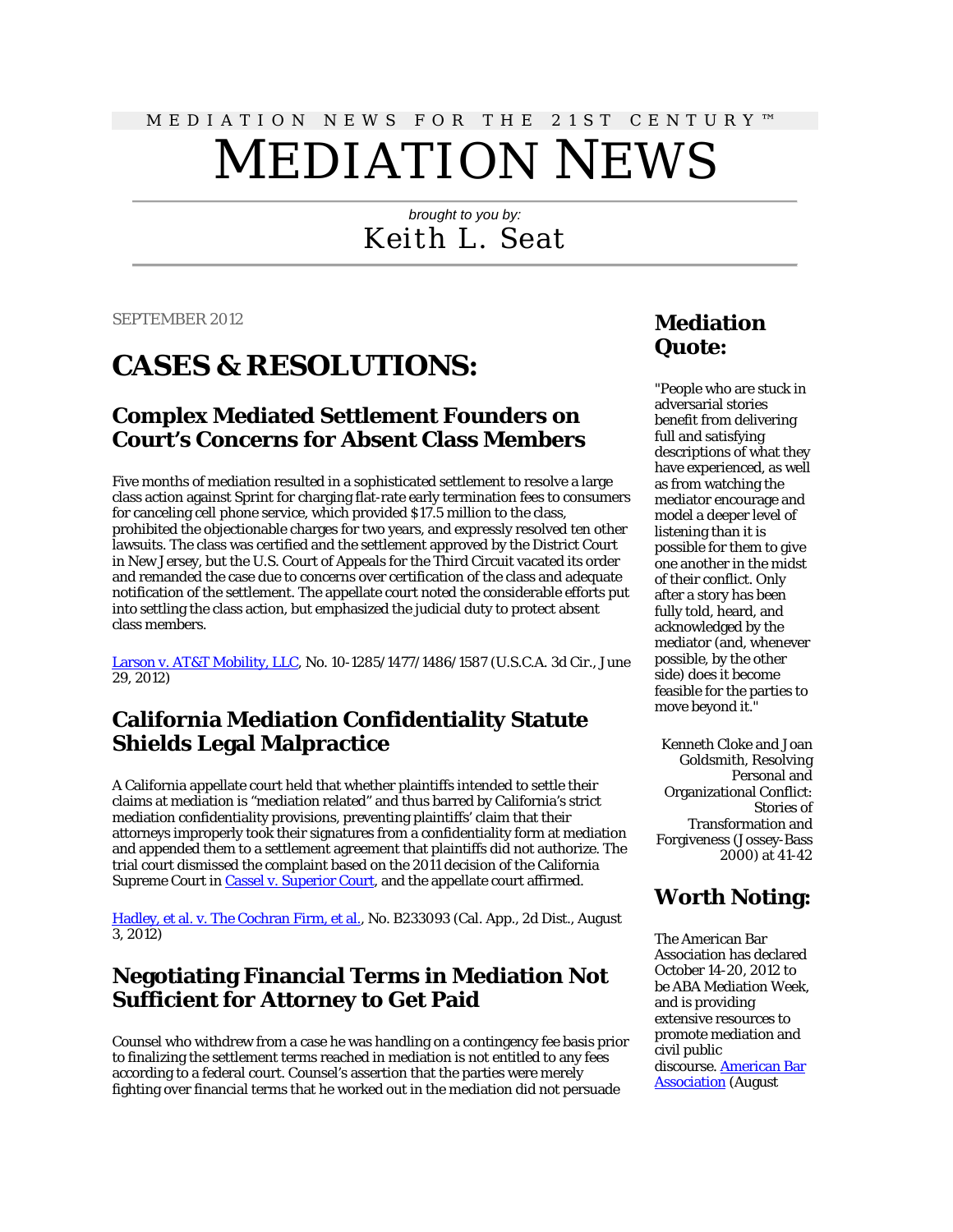the court since the agreement was incomplete and did not result in his client receiving any payment.

[Neely v. Zimmer,](http://scholar.google.com/scholar_case?case=17565853807063230442&hl=en&lr=lang_en&as_sdt=2,9&as_vis=1&oi=scholaralrt) No. 2:11-cv-00444 (U.S.D.C. S.D. W. Va., August 2, 2012)

# **Netflix Mediated Settlement Approved by Court**

A federal court in California gave preliminary approval to a settlement reached by Netflix in mediation, resolving a class action which alleged violations of the federal Video Privacy Protection Act due to Netflix maintaining customer viewing histories longer than necessary and disclosing information to third parties without consent. Netflix agreed to pay \$9 million, which after paying fees and costs will go to nonprofits that provide education on protection of privacy and personal information, and also committed to change its practices going forward. The court mentioned mediation in concluding that the settlement was the result of arm's length negotiation.

[In re Netflix Privacy Litigation,](http://scholar.google.com/scholar_case?case=15686761888309380088&hl=en&lr=lang_en&as_sdt=2,9&as_vis=1&oi=scholaralrt) No. 5:11-CV-00379 (U.S.D.C. N.D. Cal., July 5, 2012)

# **Other Notable & High Profile Proceedings**

- Visa's general counsel expressed great confidence that the court would approve the \$6.6 billion settlement between Visa, MasterCard and banks over credit-card fees because of use of a court-ordered mediation process with two mediators, along with involvement of the court. **Bloomberg** (August 7, 2012)
- Defendant sought to compel arbitration/mediation based on an Alternative Dispute Resolution agreement signed by the mother of a comatose patient, but the court ruled that the mother had no authority to bind her daughter[. Walton v. Kindred Hospital Philadelphia,](http://www.scnursinghomelaw.com/uploads/file/Waltonv_KindredPatrialct2012-parentcan) No. 1677 EDA 2012 (Penn. Ct. Comm. Pleas, August 1, 2012)[; The Legal Intelligencer](http://www.law.com/jsp/pa/PubArticlePA.jsp?hubtype=CourtNews&id=1202567921534&Judge_Rejects_ADR_Agreement_Signed_by_Plaintiffs_Mother) (August 17, 2012)
- An appellate court concluded that according to the terms of a mediation settlement agreement the parties had agreed to a general release of all claims in the litigation, but not the release of future claims. [CSX Transp.,](http://scholar.google.com/scholar_case?case=2936185875243845160&hl=en&lr=lang_en&as_sdt=2,9&as_vis=1&oi=scholaralrt)  [Inc. v. Hamilton,](http://scholar.google.com/scholar_case?case=2936185875243845160&hl=en&lr=lang_en&as_sdt=2,9&as_vis=1&oi=scholaralrt) Nos. 2011-CA-001401-MR, 2011-CA-001422-MR (Ky. Ct. App., August 3, 2012)
- In the fourth appeal of a case purportedly settled in mediation, in which further disputes were to return to mediation, a California appellate court remanded the case stating that if the plaintiff had submitted the matter to mediation then she was entitled to seek a judicial remedy. Adams v. [Newport Crest Homeowners Assoc.,](http://scholar.google.com/scholar_case?case=10424440068496865497&hl=en&lr=lang_en&as_sdt=2,9&as_vis=1&oi=scholaralrt) No. G045590 (Cal. Ct. App., 4th Dist., August 16, 2012)

#### **NEWS & INITIATIVES:**

# **California Fails to Add Legal Malpractice Exception to Mediation Confidentiality Statute**

The California legislature has been unsuccessful in adding a narrow exception to the state's strict mediation confidentiality statute so that clients may use

2012)[; Toolkit](http://www.americanbar.org/groups/dispute_resolution/resources/mediation_week_toolkit.html)

The International Chamber of Commerce is holding its Mediation Week from February 7- 13, 2013, with a one-day 4th International Mediation Conference on February 7, followed by its 8th International Commercial Mediation Competition, involving about 70 university teams from more than 40

countries. [International](http://www.iccwbo.org/training-and-events/competitions-and-awards/mediation-competition/)  [Chamber of Commerce](http://www.iccwbo.org/training-and-events/competitions-and-awards/mediation-competition/) (August 2012)

Roger D. Fisher, a professor at Harvard Law School for 40 years and co-author of *Getting to Yes*, the most popular book in the dispute resolution field, died on August 25 at age 90. Fisher was a pioneer in international law and negotiation and cofounded the Harvard Negotiation Project[. Harvard Gazette](http://news.harvard.edu/gazette/story/2012/08/hls-professor-roger-fisher-dies/) (August 28, 2012)

# **Other Cases & Resolutions:**

Apple and a Chinese company reached a \$60 million settlement in mediation to resolve litigation in China over Apple's use of the name "iPad." Apple claimed it had purchased the name for global use in 2009, but the Chinese company asserted the purchase was only for use outside China. With the dispute resolved and payment made, Apple may resume sales of its iPad in China[. ZDNet](http://www.zdnet.com/apple-pays-60m-to-settle-ipad-trademark-dispute-7000000079/) (July 2, 2012)

With the assistance of a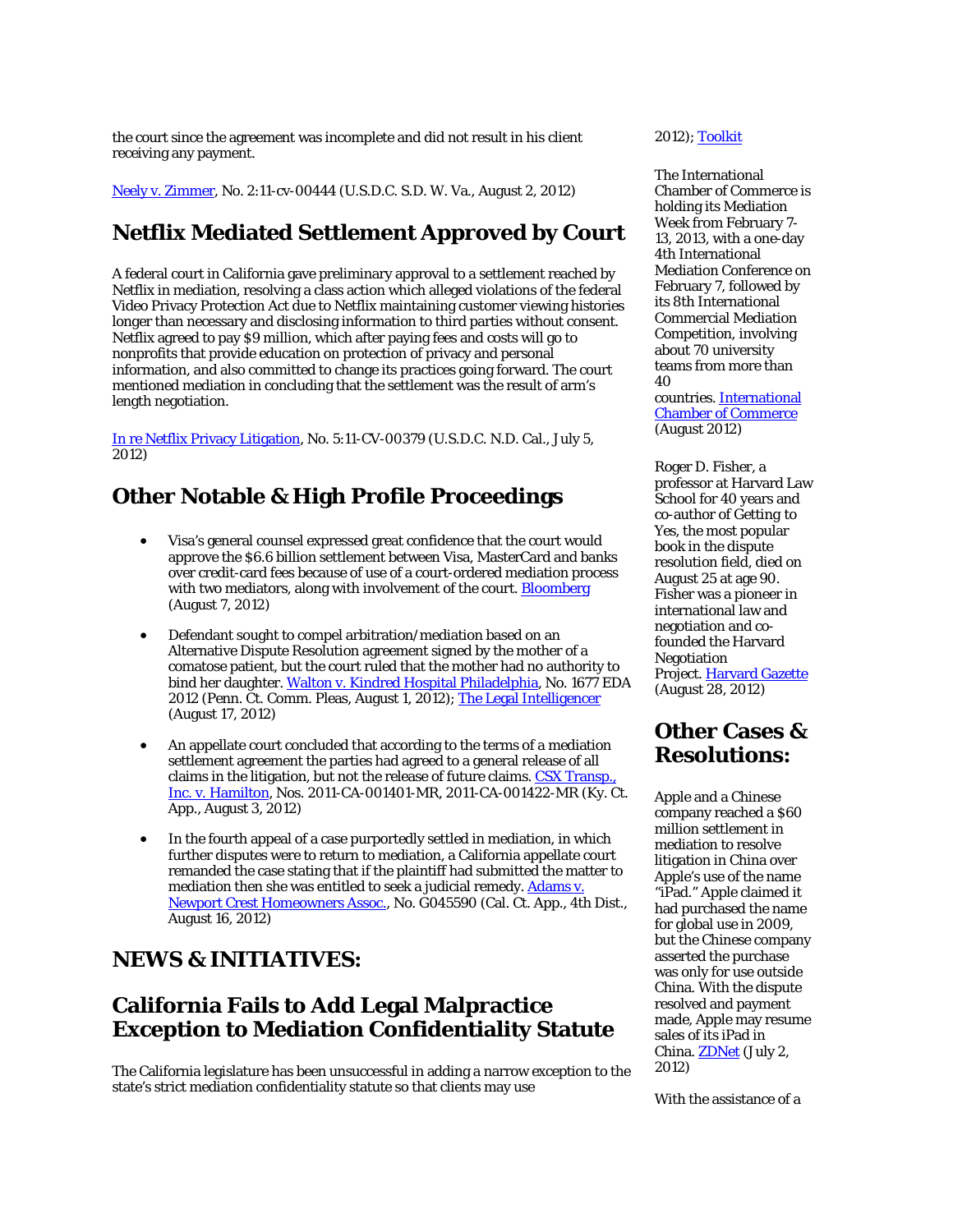communications with their own attorneys during mediation if needed to assert claims of professional negligence or misconduct against their counsel in later proceedings. Proposed legislation followed the January 2011 decision by the California Supreme Court i[n Cassel v. Superior Court,](http://www.courtinfo.ca.gov/opinions/documents/S178914.PDF) which rejected the Court of Appeal's creation of a judicial exception to the confidentiality statute, and prevented a party from using his private communications with his attorneys before and during a mediation in a later action for legal malpractice. The Court stated that any exception must come from the legislature. Legislation was introduced in February 2012, but in May it was significantly amended to merely require a study and report on the relationship between mediation confidentiality and attorney malpractice and misconduct. The amended proposal passed the Assembly in late May, but died in the Senate Rules Committee at the end of the session on August 31.

[California Assembly Bill No. 2025](http://www.leginfo.ca.gov/pub/11-12/bill/asm/ab_2001-2050/ab_2025_bill_20120510_amended_asm_v98.pdf) (as amended) (February 23, 2012, amended May 10, 2012); [Status](http://www.leginfo.ca.gov/pub/11-12/bill/asm/ab_2001-2050/ab_2025_bill_20120607_status.html)

#### **California Rejects Amendments to Empower Mediators in Statute Requiring Mediation Prior to Cities Filing Bankruptcy**

The California legislature has rejected amendments to recently enacted legislation requiring cities considering bankruptcy to first mediate to resolve disputes with creditors and unions. The changes would have given mediators greater power and relaxed deadlines for negotiations with creditors and labor groups, making it more difficult to file municipal bankruptcies. Three California cities filed for bankruptcy early this summer.

[Total Bankruptcy](http://www.totalbankruptcy.com/bankruptcy-news/bankruptcy-laws/california-municipal-laws-800157171.aspx) (August 28, 2012)

# **Mediation Proposed for Medical Malpractice Disputes in Oregon**

The governor of Oregon has proposed medical malpractice reforms in which mediation would be required prior to filing a lawsuit, if direct discussions between an injured patient and the doctor or health care provider were unsuccessful. The recommendations came from an informal advisory panel established by the governor that included representatives from both doctor and trial lawyer groups. A malpractice reform committee set up by the governor is meeting to obtain public comment and other input and will submit recommendations to the 2013 Oregon legislature.

[Statesman Journal.com](http://www.statesmanjournal.com/viewart/20120727/NEWS/307270027/Governor-urges-mediation-malpractice-cases) (July 27, 2012)[; OregonLive.com](http://www.oregonlive.com/portland/index.ssf/2012/08/oregon_malpractice_reform_comm.html) (August 15, 2012)

#### **Another Notable News Item**

• A detailed study of the long-term care industry concluded that claims covered by an arbitration agreement were 21 percent cheaper than those without, but that the arbitration claims were often mediated and rarely resolved through arbitration proceedings. **Long-Term Living** (July 13, 2012); [Full Analysis](http://www.ahcancal.org/research_data/liability/Documents/2012_LongTermCare_Report_full.pdf)

#### **International Mediation Developments**

federal bankruptcy judge as mediator, the Town of Mammoth Lakes, California, may be able to avoid municipal bankruptcy as it has reached a tentative settlement with a developer who obtained a \$43 million judgment against the town in litigation that began in 1997[. The Inyo Register](http://www.inyoregister.com/node/3246) (August 27, 2012)

Mediation has resulted in a settlement in principle of two class actions in which an agricultural supplies company would pay \$43.5 million to resolve allegations by shareholders that the company failed to disclose company weaknesses three years ago. [SMH.com.au](http://www.smh.com.au/business/nufarm-to-settle-class-action-for-435-million-20120801-23ejc.html) (August 1, 2012)

The U.S. government reached a settlement in mediation with The Nature Conservancy and farmers and has paid nearly \$1 million for land it condemned in southern Texas to construct the border fence, ending four years of litigation. [The Monitor](http://www.themonitor.com/news/fence-62827-government-border.html) (August 7, 2012)

After a lengthy mediation, the state of Idaho is paying \$750,000 to its former Transportation Director to settle her wrongful firing lawsuit[. State](http://stateimpact.npr.org/idaho/jp/idaho-spends-1-34-million-on-wrongful-firing-lawsuit/)  [Impact Idaho](http://stateimpact.npr.org/idaho/jp/idaho-spends-1-34-million-on-wrongful-firing-lawsuit/) (August 22, 2012)

A class action lawsuit by workers at a Kansas slaughterhouse over payment for hours and overtime was settled in mediation[. The](http://www.sacbee.com/2012/08/24/4753749/kansas-slaughterhouse-settles.html)  <u>[Sacramento Bee](http://www.sacbee.com/2012/08/24/4753749/kansas-slaughterhouse-settles.html)</u> (August 24, 2012)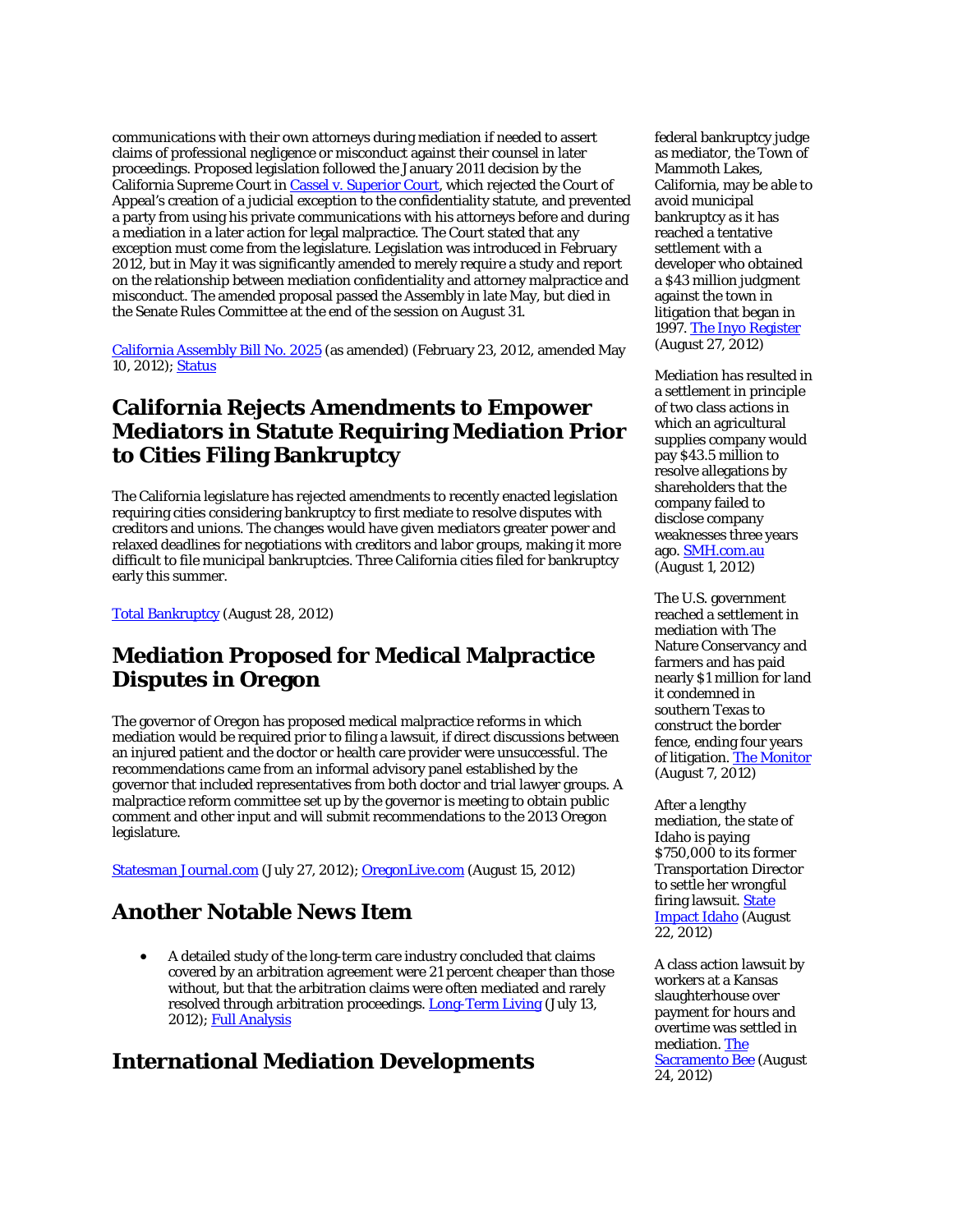- A **U.K.** appellate court criticized the lower court for limiting an award of costs to the prevailing party which had consistently refused mediation because of its reasonable belief in the strength of its case. **Swain Mason v.** [Mills & Reeve,](http://www.bailii.org/ew/cases/EWCA/Civ/2012/498.html) [2012] EWCA Civ 498 (Ct. of App. April 23, 2012); Wedlake [Bell](http://www.wedlakebell.com/index.php?option=com_flexicontent&view=items&cid=208&id=2112&Itemid=10) (July 13, 2012)
- The number of people seeking mediation from the Family Mediation Service in **Ireland** has jumped 40 percent as more mediators have been brought in to reduce the delay for the service, which is provided without charge by the government. **Independent.ie** (July 9, 2012)
- **England** and **Wales** are considering an automatic referral to mediation of all cases below the small claims limit; a pilot project is being introduced in the Salford Business Centre[. Trethowans](http://www.trethowans.com/site/library/legalnews/mediation_is_the_way_forward) (July 26, 2012)
- The **South African** government wants to use mediation to resolve disputes over pay and working conditions for miners in the face of violence that has killed dozens and ongoing strikes, according to the country's Minister of Mines. [CNBC.com](http://www.cnbc.com/id/48810762) (August 28, 2012)
- **South Africa**'s Mandatory Court Mediation program will soon require all cases to go to mediation prior to trial; an internationally accredited mediation training program for both legal and non-legal professionals is being held in Cape Town, with another later in the year planned for Johannesburg. [SA Commercial Prop News](http://www.sacommercialpropnews.co.za/business-specialties/property-education-training/5106-rics-launches-first-training-programme-on-dispute-resolution.html) (July 30, 2012)
- **South Africa** is conducting a Voluntary Debt Mediation Solution pilot program which provides mediation services to debt counselors and consumers in disputes with credit providers[. ITI News](http://www.itinews.co.za/companyview.aspx?cocategoryid=3&companyid=22815&itemid=2208D04C-BAB1-4EDB-A9A7-83D0337BCF51) (August 30, 2012)
- A mediation center has been established at the Lahore Chamber of Commerce and Industry to resolve business and commercial disputes in and around Lahore, **Pakistan**[. The News.com.pk](http://www.thenews.com.pk/Todays-News-3-121016-Mediation-centre-established-at-LCCI) (July 18, 2012)
- In contrast with other states in **India**, Maharashtra has been able to reduce the number of pending court cases, disposing of over 12 million matters over the last six years while only 10 million were begun, with mediation and an Indian process called Maha Lok Adalat viewed as key. A Bombay High Court justice urged lawyers to make use of mediation to resolve cases[. The Times of India](http://articles.timesofindia.indiatimes.com/2012-08-22/nagpur/33321353_1_maha-lok-adalat-huge-pendency-crore-cases) (August 22, 2012); [The Times of India](http://articles.timesofindia.indiatimes.com/2012-07-29/nashik/32922668_1_aurangabad-vaijapur-bar-council) (July 29, 2012)
- The Chief Justice of **India** urged use of mediation to resolve high-stakes commercial disputes between corporations and the government in a speech to the Third National Conference on Mediation[. Hindustan Times](http://www.hindustantimes.com/India-news/NewDelhi/CJ-advocates-mediation-to-resolve-commercial-disputes/Article1-885132.aspx) (July 8, 2012)
- In an effort to avoid serious upset from failed negotiations, public hospitals in Shanghai, **China** must use third-party mediation in all disputes in which patients demand more than 30,000 yuan (\$4,700); medical mediation committees were introduced a year ago and have settled over 70% of the 2,200 disputes they have handled. [English.Eastday.com](http://english.eastday.com/e/120829/u1a6820760.html) (August 29, 2012)
- A third-party mediation mechanism will be designed to deal with investment disputes after **Taiwan** and **China** sign an investment protection pact, with in depth discussions between Taiwan's Ministry of Economic Affairs and China's Ministry of Commerce. [Focus Taiwan](http://focustaiwan.tw/ShowNews/WebNews_Detail.aspx?Type=aECO&ID=201208080054) (August 8, 2012)
- While a variety of laws and policies have previously encouraged use of Alternative Dispute Resolution in the **Philippines**, an executive order

The Australia Nuclear Science and Technology Organization reached a confidential mediation settlement over mishandling radioactive materials[. The Australian](http://www.theaustralian.com.au/news/health-science/mediation-ends-radioactive-dispute/story-e6frg8y6-1226441700611) (August 3, 2012) (Limited Access)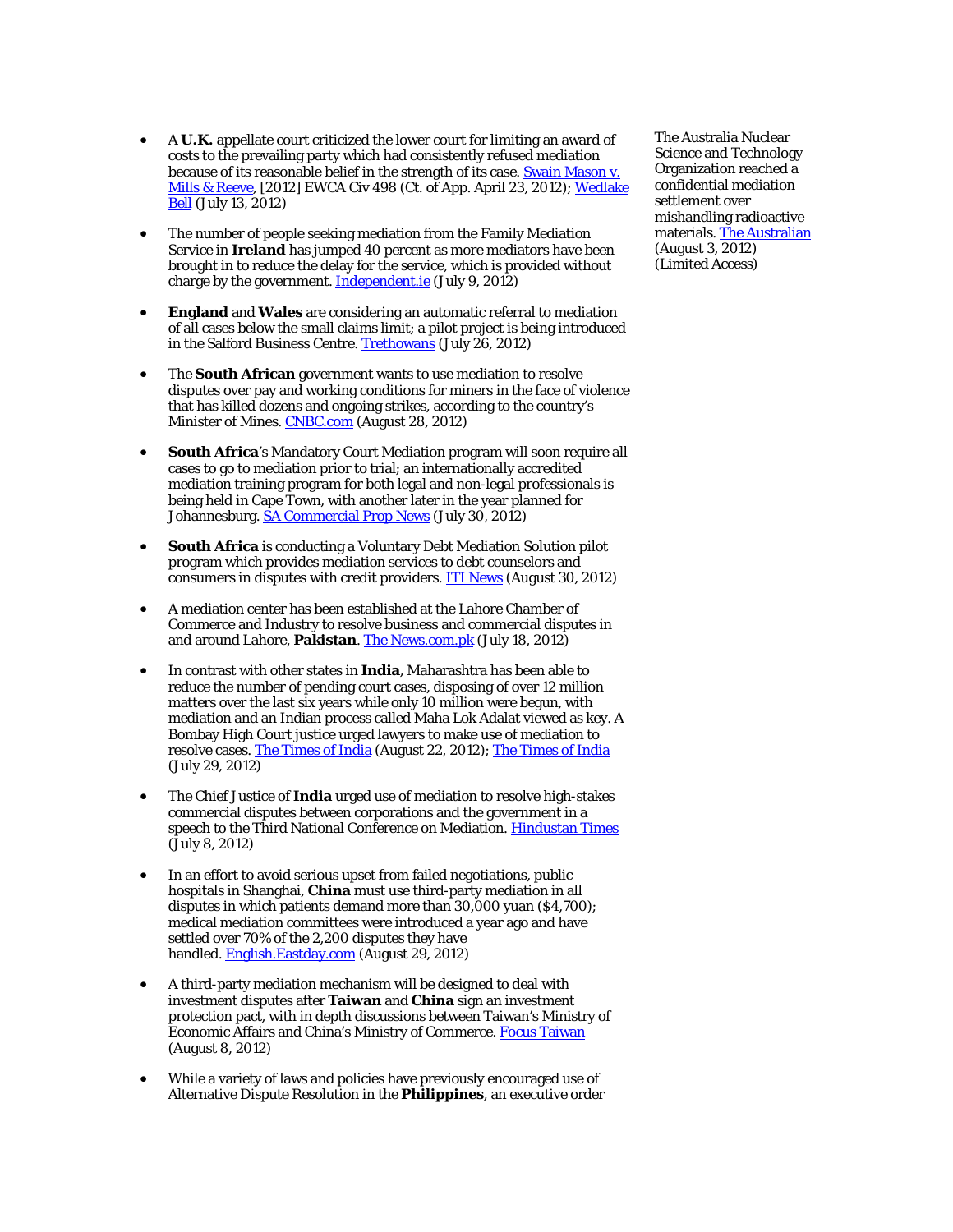signed by the president now requires all local and national government agencies to include ADR provisions in contracts under the Public-Private Partnership program, joint ventures and other projects[. Inquirer Business](http://business.inquirer.net/70609/ppp-proponents-told-to-ready-dispute-resolution-modes) (July 12, 2012)

- **Australia**'s attorney general stated at an Alternative Dispute Resolution workshop that the government's proposed increase of court fees is intended to discourage litigation and encourage ADR. [Lawyers Weekly](http://www.lawyersweekly.com.au/news/ag-backs-fee-hike-to-encourage-adr) (August 7, 2012)
- After six months' experience with the Farm Debt Mediation Act in Victoria, **Australia**, which requires creditors to offer mediation before taking farmers to court, the Small Business Commissioner's Office says that there is steady take-up of the service and that most disputes are being resolved. [Australian Broadcasting Network](http://www.abc.net.au/news/2012-08-23/mediation-helping-resolve-farm-disputes/4217814) (August 23, 2012)
- **Jamaica** is emphasizing mediation and arbitration for better governance as well as to reduce the court backlog of both civil and criminal matters[. Jamaica Information Service](http://www.jis.gov.jm/news/leads/31093) (June 30, 2012)

# **Update on Home Foreclosure Mediation**

- New legislation enacted in **Massachusetts** requires lenders to offer loan modifications when that would provide them more net value than foreclosure. The legislation will also create a task force to study mediation programs and their effectiveness, rather than making mediation mandatory for all loans as proposed by the Senate. [Businessweek](http://www.businessweek.com/ap/2012-08-27/mass-dot-ag-to-discuss-foreclosure-prevention-program) (August 27, 2012); [Sentinel and Enterprise.com](http://www.sentinelandenterprise.com/local/ci_21171894/senate-oks-foreclosure-reform-bill?source=rss) (July 27, 2012); Boston [Herald.com](http://news.bostonherald.com/business/real_estate/view/20120725legislative_negotiators_agree_on_foreclosure_prevention_bill/srvc=home&position=also) (July 25, 2012)[; Boston Herald.com](http://www.bostonherald.com/business/real_estate/view.bg?articleid=1061148169&srvc=business&position=recent) (July 24, 2012)
- A federal judge upheld an ordinance in Springfield, **Massachusetts** that had been challenged by six banks, concluding that requiring lenders to engage in mediation with homeowners facing foreclosure or pay a \$300/day fine did not violate state law or constitutional protections[. Boston.com](http://www.boston.com/news/local/massachusetts/articles/2012/07/03/mass_judge_upholds_anti_foreclosure_ordinances/) (July 3, 2012)
- A new ordinance in St. Louis County, **Missouri** requires lenders to participate in mediation prior to foreclosure if the borrower requests it or pay a \$1,000 fine. Mediation would be financed by fees on lenders. Lenders vigorously opposed the ordinance and may challenge its constitutionality. [University City Patch](http://universitycity.patch.com/articles/new-mediation-bill-for-lenders-sponsored-by-u-city-s-councilwoman) (August 30, 2012)[; St. Louis Post-](http://www.stltoday.com/business/columns/jim-gallagher/foreclosure-mediation-angers-bankers-pleases-housing-advocates/article_92970e80-e8bc-11e1-8a25-0019bb30f31a.html)[Dispatch](http://www.stltoday.com/business/columns/jim-gallagher/foreclosure-mediation-angers-bankers-pleases-housing-advocates/article_92970e80-e8bc-11e1-8a25-0019bb30f31a.html) (August 26, 2012)
- About 300 foreclosure mediators have been trained to handle the thousands of mediations that were expected to occur once **Oregon**'s new foreclosure mediation statute went into effect on July 11. But the onslaught has not yet occurred, as out-of-court foreclosures essentially stopped when the statute took effect. Even requests for mediation allowed under the new law by homeowners who feel at risk of foreclosure but have not yet missed payments have not received any response from private lenders. A lobbyist for an Oregon lenders' association explained that lenders are simply trying to figure out how best to proceed, as there are numerous changes in addition to the new legislation, including an appellate court decision, new servicing standards from the nationwide mortgage settlement and new rules from federal agencies. Statesman [Journal.com](http://www.statesmanjournal.com/article/20120712/NEWS/307120021/More-than-55-receive-training-new-foreclosure-mediation-program?odyssey=tab|topnews|text|News&nclick_check=1) (July 11, 2012); [Oregon Live](http://www.oregonlive.com/front-porch/index.ssf/2012/08/lenders_not_engaging_in_oregon.html) (July 11, 2012); Oregon Live (August 29, 2012)
- The **District of Columbia** city council is considering further changes to D.C.'s foreclosure laws, including doubling the foreclosure mediation period to 180 days and strengthening the obligation of parties to mediate